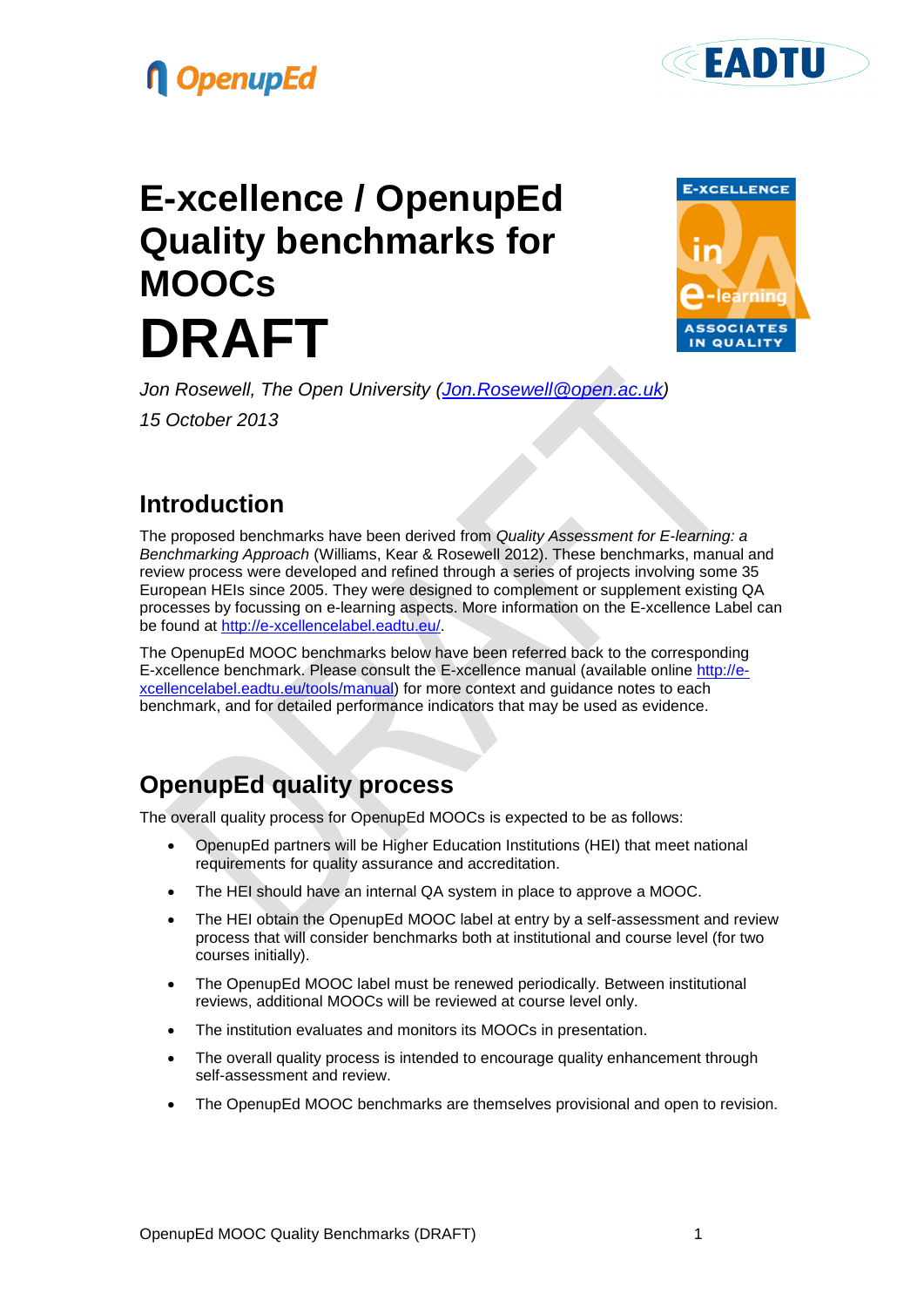



### **The OpenupEd features**

OpenupEd promises to bring some distinctive features to the MOOC landscape. OpenupEd aims to contribute to an opening up of education to the benefit of both of learners and of wider society while reflecting European values such as equity, quality and diversity.

To ensure that OpenupEd courses meet this mission, courses should show eight common features:

- Openness to learners
- Digital openness
- Learner-centred approach
- Independent learning
- Media-supported interaction
- Recognition options
- Quality focus
- Spectrum of diversity

The benchmarks below have been mapped to these features. This means that the benchmarks can also be used to gather evidence that a MOOC (or more broadly a program of MOOCs) support the OpenupEd features. In turn, supporting these features helps to ensure that OpenupEd MOOCs reflect the values of equity, quality and diversity.

#### **Openness to learners**

This captures aspects such as: open entry (no formal pre-requisites), freedom to study at time, place and pace of choice, flexible pathways, suitability for a wide variety of lifelong learners. In a broader perspective this feature stresses the importance to be open to learners' needs.

#### **Digital openness**

Courses should be online available for free but in addition apply open licensing so that material and data can be reused, remixed, reworked and redistributed (e.g. using CC-BY-SA or similar)

#### **Learner-centred approach**

Courses should aid students to construct their own learning from a rich environment, and to share and communicate it with others; they should not simply focus on the transmission of content knowledge to the student.

#### **Independent learning**

A MOOC should provide high quality materials to enable an independent learner to progress through self-study.

#### **Media-supported interaction**

Course materials should make best use of online affordances (interactivity, communication, collaboration) as well as rich media (video and audio) to engage students with their learning.

#### **Recognition options**

Successful course completion should be recognised as indicating worthwhile educational achievement.

#### **Quality focus**

There should be a consistent focus on quality in the production and presentation of a MOOC.

#### **Spectrum of diversity**

A course should be inclusive and accessible to the wide diversity of citizens.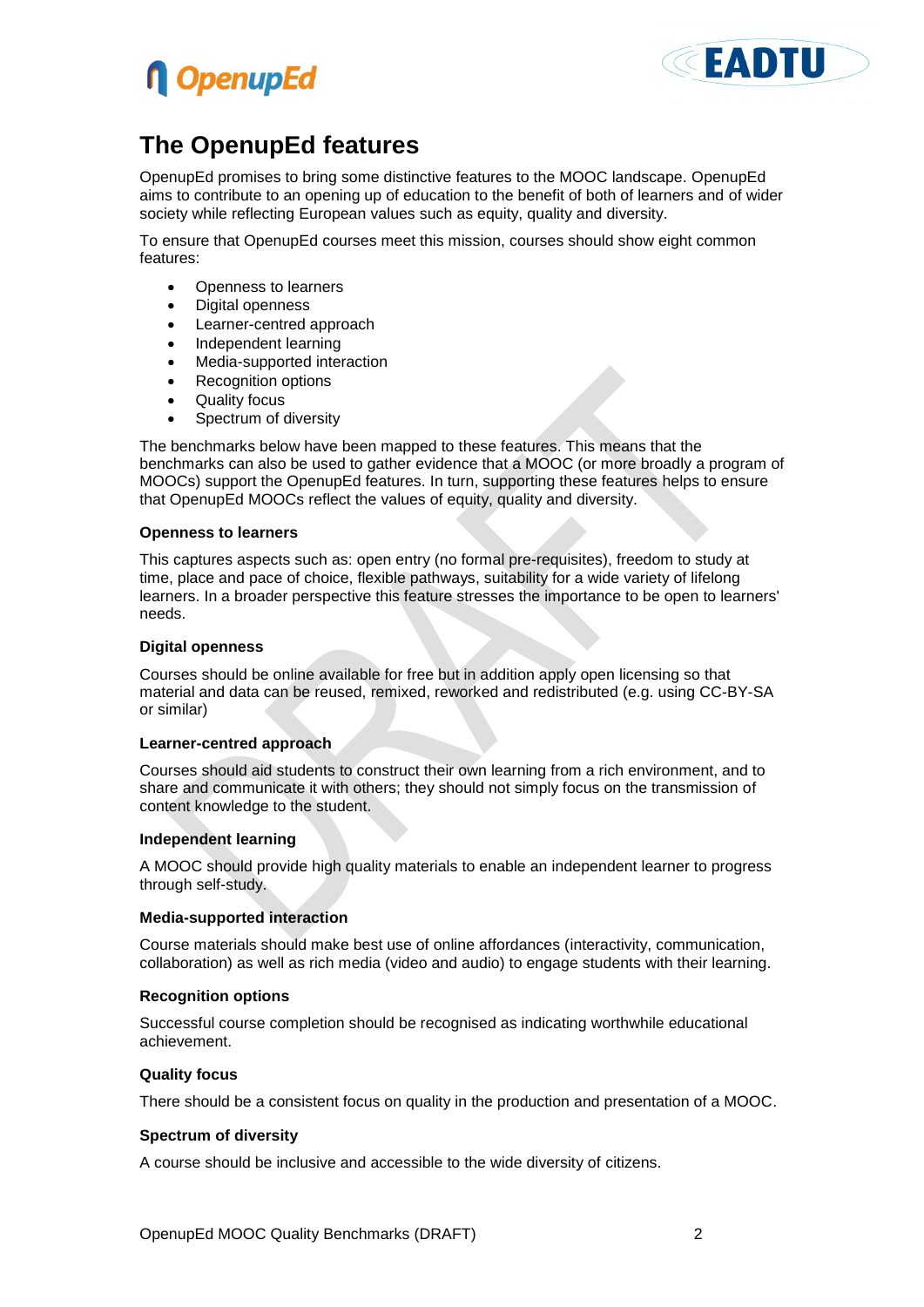## **n** OpenupEd



### **How to use the benchmarks**

The benchmarks can be used as an initial self-evaluation on which to base a more detailed review. The initial assessment should make an initial judgement of how fully each benchmark is achieved. It will also highlight where benchmarks may not be fully appropriate or which fail to capture aspects of good practice in your HEI and MOOC and where additional indicators might be helpful.

A more detailed self-evaluation should follow up by first agreeing a set of benchmarks that fit your HEI and MOOC. Evidence should then be gathered, ideally by a small team that includes different stakeholders such as management, academics, course designers, tutors and students. The output from this self-evaluation should be an agreed document that provides, for each benchmark, a judgment of achievement supported by brief evidence. A roadmap of improvement actions should then be prepared.

The self-evaluation and improvement roadmap will form the basis for a review and discussion with external experts. The OpenupEd label will be awarded on the outcome of this final review. Note that it is not expected that every benchmark will be achieved by every HEI and a diversity of approaches is welcomed.

### **Key to table**

### **OpenupEd features Levels**

- OL Openness to learners NA Not achieved
- 
- LC Learner-centred approach LA Largely achieved
- IL Independent learning FA Fully achieved
- MI Media-supported interaction
- RO Recognition options
- QF Quality focus
- SD Spectrum of diversity

- 
- DO Digital openness **PA Partially achieved** 
	-
	-

The first column of the table gives a reference to the corresponding benchmark in the E-xcellence manual. Please refer to the manual for background and detailed indicators.

### **References**

Williams, K; Kear, K and Rosewell, J (2012). *Quality Assessment for E-learning: a Benchmarking Approach* (2nd ed.). Heerlen, The Netherlands: European Association of Distance Teaching Universities (EADTU). [available online: [http://e](http://e-xcellencelabel.eadtu.eu/tools/manual)[xcellencelabel.eadtu.eu/tools/manual\]](http://e-xcellencelabel.eadtu.eu/tools/manual)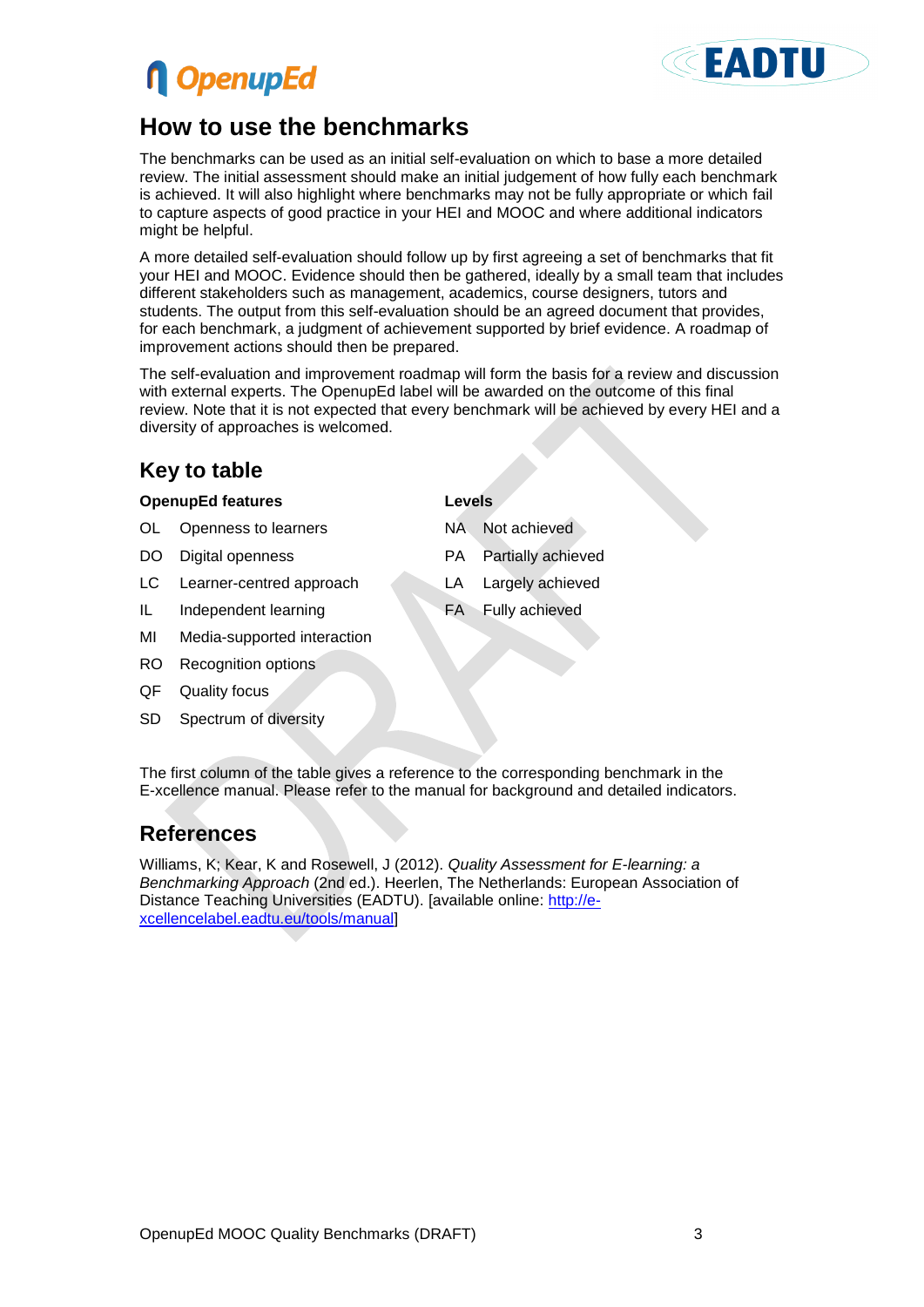



|                   | Benchmark / indicator                                                                                                                                                                                                                        | <b>OL</b>              | <b>DO</b>        | LC.                         | IL                      | MI                             | <b>RO</b>              | QF            | $\overline{SD}$          | <b>NA</b>    | PA               | LA                  | FA             |
|-------------------|----------------------------------------------------------------------------------------------------------------------------------------------------------------------------------------------------------------------------------------------|------------------------|------------------|-----------------------------|-------------------------|--------------------------------|------------------------|---------------|--------------------------|--------------|------------------|---------------------|----------------|
|                   | <b>Benchmark / indicator</b>                                                                                                                                                                                                                 | <b>OpenupEd values</b> |                  |                             |                         |                                |                        |               | Rating                   |              |                  |                     |                |
| #<br>ВM<br>e-next |                                                                                                                                                                                                                                              | earners<br>Openness    | Digital openness | Learner-centred<br>approach | Independent<br>learning | Media-supported<br>interaction | Recognition<br>options | Quality focus | Spectrum of<br>diversity | Not adequate | Partial adequate | adequate<br>Largely | Fully adequate |
|                   | <b>Institutional level</b>                                                                                                                                                                                                                   |                        |                  |                             |                         |                                |                        |               |                          |              |                  |                     |                |
|                   | <b>Strategic management</b>                                                                                                                                                                                                                  |                        |                  |                             |                         |                                |                        |               |                          |              |                  |                     |                |
| 1                 | The institution has a MOOC strategy that relates to its overarching strategies for<br>e-learning and open education.                                                                                                                         | X                      |                  |                             |                         |                                |                        | X             | X                        |              |                  |                     |                |
| $\overline{2}$    | Monitoring and research of educational and technological developments inform<br>the development of MOOCS. There is an organisational framework to foster such<br>innovation and development.                                                 |                        |                  |                             |                         |                                |                        | X             |                          |              |                  |                     |                |
| 3                 | The institution has a strategy for the appropriate resourcing of MOOC<br>development. It has a business model, appropriate to the institutional mission,<br>that addresses the sustainability of MOOC programmes.                            |                        |                  |                             |                         |                                |                        |               |                          |              |                  |                     |                |
| 4                 | The institution has a service relationship to MOOC participants that addresses<br>ethical and legal dimensions.                                                                                                                              |                        |                  |                             |                         |                                |                        |               | X                        |              |                  |                     |                |
| 5                 | Collaborative and partnership activities have clearly defined roles and<br>responsibilities and operational agreements exist where appropriate. Policies<br>exist that cover issues such as intellectual property rights and open licensing. |                        | $\mathbf{x}$     |                             |                         |                                |                        |               |                          |              |                  |                     |                |
|                   | The institution has a quality policy that relates to national frameworks, and the<br>MOOC offering is related to that process.                                                                                                               |                        |                  |                             |                         |                                |                        | X             |                          |              |                  |                     |                |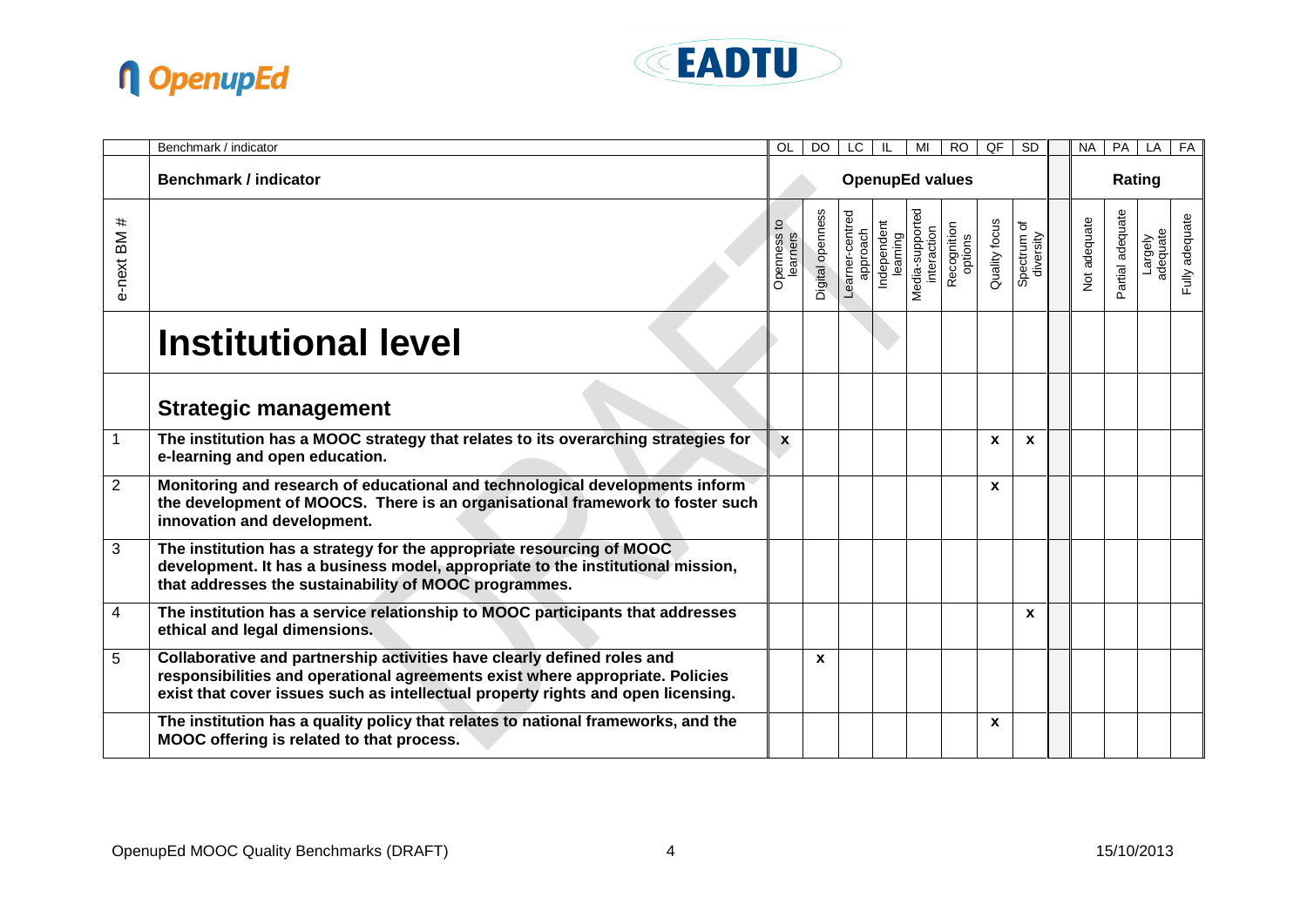



|                  | Benchmark / indicator                                                                                                                                                                                                                  | OL           | DO <sub>1</sub> | LC           |              | MI           | RO.          | QF | <b>SD</b> | <b>NA</b> | <b>PA</b> | LA | FA |
|------------------|----------------------------------------------------------------------------------------------------------------------------------------------------------------------------------------------------------------------------------------|--------------|-----------------|--------------|--------------|--------------|--------------|----|-----------|-----------|-----------|----|----|
|                  |                                                                                                                                                                                                                                        |              |                 |              |              |              |              |    |           |           |           |    |    |
|                  |                                                                                                                                                                                                                                        |              |                 |              |              |              |              |    |           |           |           |    |    |
|                  | <b>Curriculum design</b>                                                                                                                                                                                                               |              |                 |              |              |              |              |    |           |           |           |    |    |
| 6                | The institution makes explicit the relationship between its MOOC portfolio and its<br>mainstream curriculum.                                                                                                                           | $\mathbf{x}$ |                 |              |              |              | <b>X</b>     |    |           |           |           |    |    |
| 8                | The MOOC portfolio provides for the development of students' cognitive skills,<br>key/transferrable skills, and professional/practical skills in addition to knowledge<br>and understanding.                                           |              |                 | $\mathbf{x}$ | $\mathbf{x}$ |              | $\mathbf{x}$ |    |           |           |           |    |    |
|                  |                                                                                                                                                                                                                                        |              |                 |              |              |              |              |    |           |           |           |    |    |
|                  | <b>Course design</b>                                                                                                                                                                                                                   |              |                 |              |              |              |              |    |           |           |           |    |    |
| 16               | The institution provides templates or guidelines for layout and presentation of<br>MOOCS to support consistency across the portfolio. These templates have the<br>flexibility to accommodate a range of teaching and learning methods. |              | $\mathbf{x}$    |              |              |              |              |    | X         |           |           |    |    |
| 18               | Course materials, including the intended learning outcomes, are regularly<br>reviewed, up-dated and improved using feedback from stakeholders.                                                                                         |              |                 |              |              |              |              | X  |           |           |           |    |    |
|                  | The institution specifies an appropriate licence for MOOC components, and has a<br>mechanism to track intellectual property rights.                                                                                                    |              | $\mathbf{x}$    |              |              |              |              |    |           |           |           |    |    |
|                  |                                                                                                                                                                                                                                        |              |                 |              |              |              |              |    |           |           |           |    |    |
|                  | <b>Course delivery</b>                                                                                                                                                                                                                 |              |                 |              |              |              |              |    |           |           |           |    |    |
| 19,<br>20,<br>21 | The MOOC platform is reliable, secure and assures appropriate levels of privacy.<br>Provision is made for system maintenance, monitoring and review of<br>performance.                                                                 |              | $\mathbf{x}$    |              |              | $\mathbf{x}$ |              |    |           |           |           |    |    |
| 22               | The MOOC platform provides a range of online tools which are appropriate for<br>the educational models adopted.                                                                                                                        |              |                 | $\mathbf{x}$ | $\mathbf{x}$ | $\mathbf{x}$ |              |    | X         |           |           |    |    |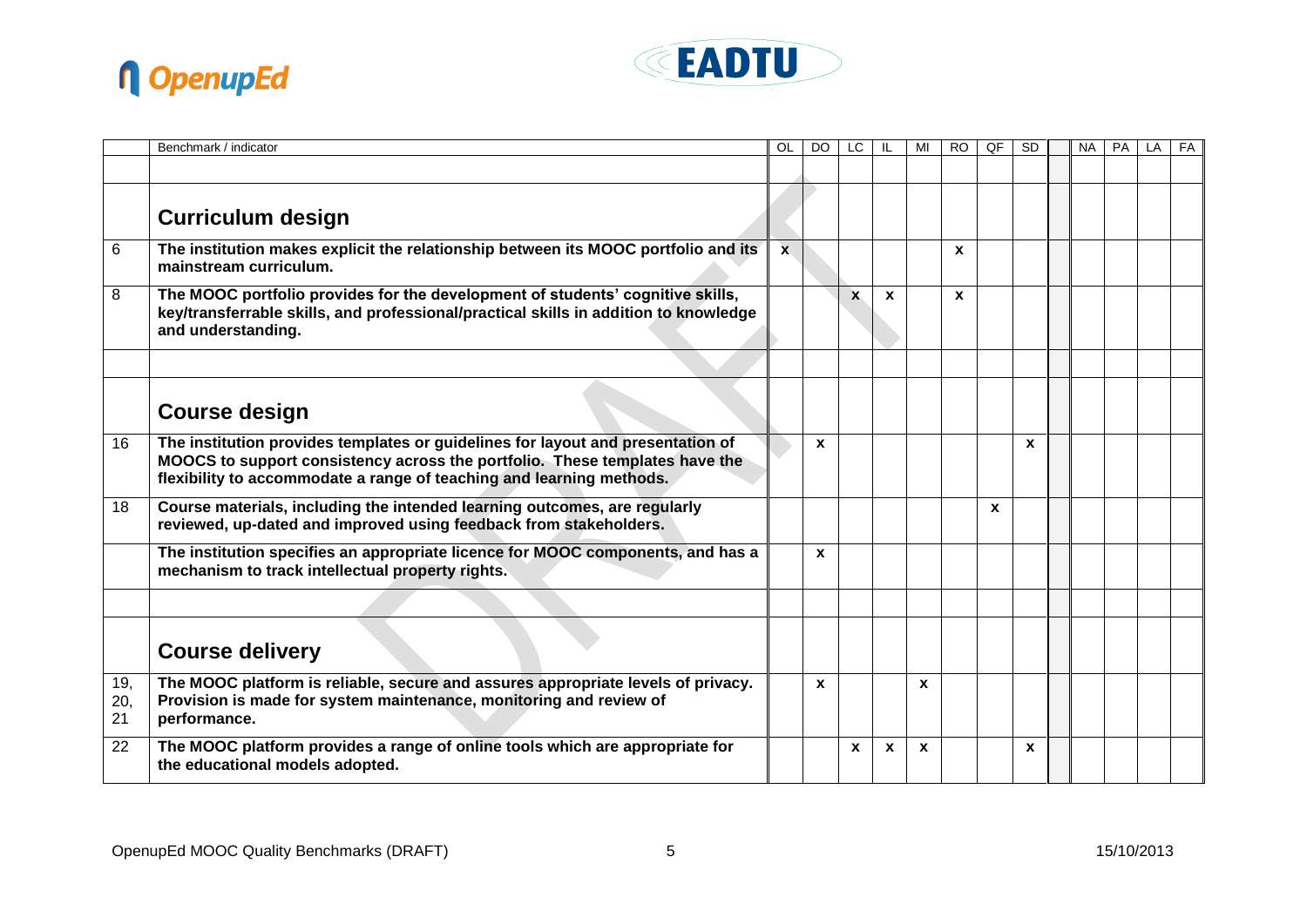



|           | Benchmark / indicator                                                                                                                                                                                                                                                                             | OL           | <b>DO</b>    | LC           |              | MI           | <b>RO</b> | QF           | <b>SD</b> | <b>NA</b> | <b>PA</b> | LA | FA |
|-----------|---------------------------------------------------------------------------------------------------------------------------------------------------------------------------------------------------------------------------------------------------------------------------------------------------|--------------|--------------|--------------|--------------|--------------|-----------|--------------|-----------|-----------|-----------|----|----|
| 24        | Material and information provided on the MOOC platform is regularly monitored,<br>reviewed and updated. The responsibility for this is clearly defined and those<br>responsible have appropriate and secure access to the system to enable revision<br>and updating.                              |              | $\mathbf{x}$ |              |              |              |           | $\mathbf{x}$ |           |           |           |    |    |
|           |                                                                                                                                                                                                                                                                                                   |              |              |              |              |              |           |              |           |           |           |    |    |
|           | <b>Staff support</b>                                                                                                                                                                                                                                                                              |              |              |              |              |              |           |              |           |           |           |    |    |
| 25,<br>26 | The institution provides appropriate training for academic and support staff to<br>develop the skills required to develop and deliver e-learning.                                                                                                                                                 |              |              |              |              |              |           | $\mathbf{x}$ |           |           |           |    |    |
| 27,<br>28 | Educational research and innovation in e-learning are regarded as high status<br>activities. There are mechanisms for the dissemination of good practice.                                                                                                                                         |              |              |              |              |              |           | $\mathbf{x}$ |           |           |           |    |    |
| 29,<br>30 | The institution provides adequate support and resources to MOOC staff and<br>manages workloads appropriately.                                                                                                                                                                                     |              |              |              |              |              |           | $\mathbf{x}$ |           |           |           |    |    |
|           |                                                                                                                                                                                                                                                                                                   |              |              |              |              |              |           |              |           |           |           |    |    |
|           | <b>Student support</b>                                                                                                                                                                                                                                                                            |              |              |              |              |              |           |              |           |           |           |    |    |
| 31        | MOOC students are provided with clear and up-to-date information about<br>courses including aims/objectives, learning and assessment methods, workload<br>and prerequisite knowledge. Where possible, courses should be related to<br>national or European academic frameworks or specifications. | $\mathbf{x}$ |              |              | X            |              | X         |              |           |           |           |    |    |
| 32        | The rights, roles and responsibilities of MOOC students and those of their<br>institution are clearly stated.                                                                                                                                                                                     | X            |              |              | $\mathbf{x}$ |              |           |              |           |           |           |    |    |
| 9,<br>33  | The institution uses social networking to foster academic communities among<br><b>MOOC</b> students.                                                                                                                                                                                              |              |              | $\mathbf{x}$ |              | $\mathbf{x}$ |           |              | X         |           |           |    |    |
| 34,<br>35 | MOOC students have clear routes to academic, technical and administrative<br>support. The level of support provided by the institution is clearly stated.                                                                                                                                         |              |              | X            | $\mathbf{x}$ |              |           |              |           |           |           |    |    |